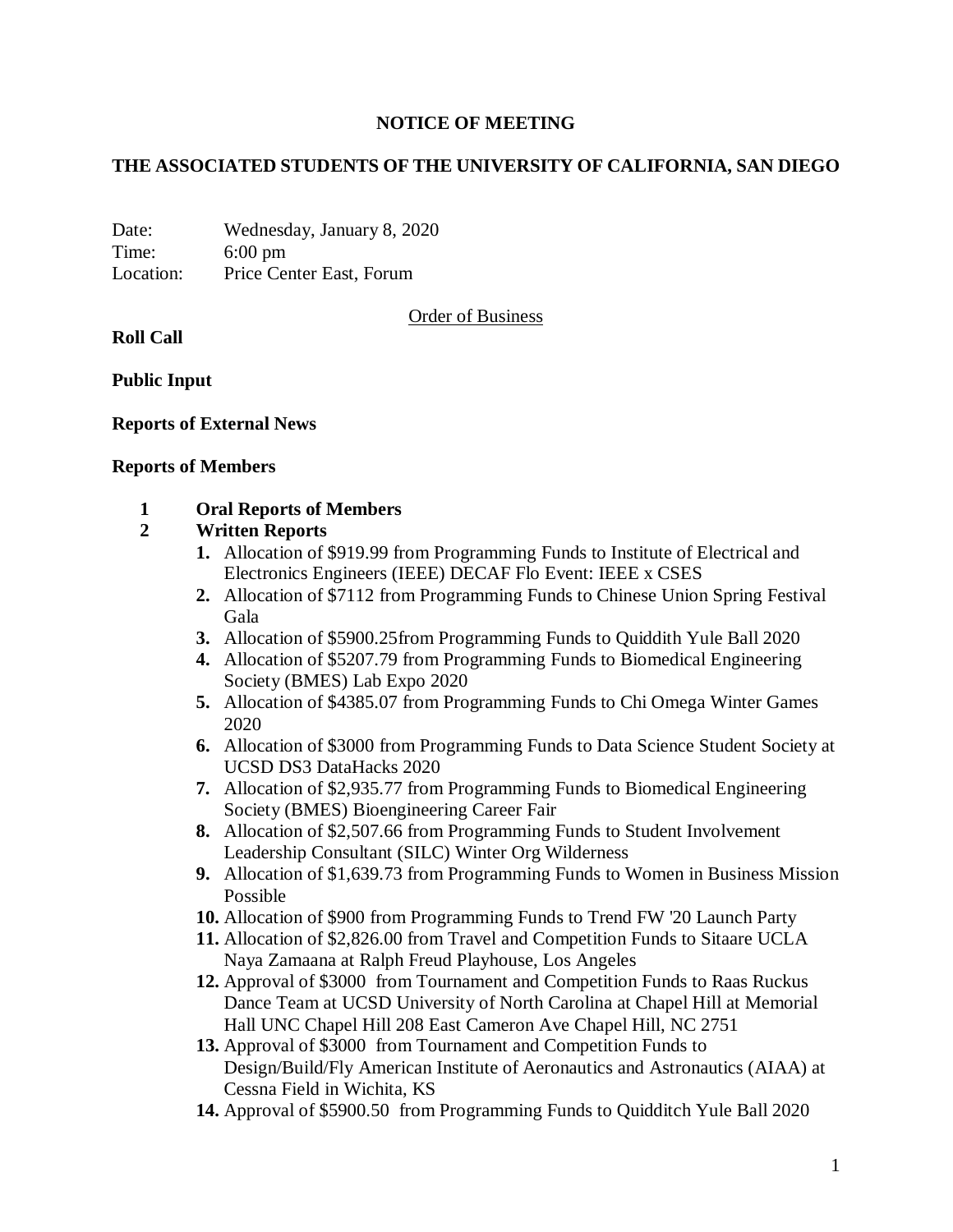- **15.** Approval of \$1500 from Programming Funds to Raas Ruckus Dance Team at UCSD Raas in the 614 at Jo Ann Davidson Theater in Columbus, Ohio
- **16.** Approval of \$5778.83 from Programming Funds to Undergraduate Investment Society 15th Annual Financial Horizon's Conference
- **17.** Approval of \$3000 from Programming Funds to Sketch Comedy Stevie Emerson Guest Speaker
- **18.** Approval of \$3000 from Tournament and Competition Funds to Badminton at UCSD University of Washington IMA at University of Washington Intramural Activities (IMA) Building
- **19.** Approval of \$2831.74 from Tournament and Competition Funds to Pushpanjali Cleveland Samasana Competition hosted by Case Western Nritya at Cleveland Museum of Art
- **20.** Approval of \$2659.64 from Programming Funds to HMP3 Health Fair
- **21.** Approval of \$2064.26 from Programming Funds to DVC Presents: Baewatch
- **22.** Approval of \$2535.62 from Programming Funds to MSA Islam Awareness Week Night 4
- **23.** Approval of \$2499.02 from Programming Funds to MSA Islam Awareness Week Night 1
- **24.** Approval of \$2464.20 from Programming Funds to Cal-Animage Beta Animefest 2020
- **25.** Approval of \$1994.70 from Programming Funds to MSA Islam Awareness Week Night 2
- **26.** Approval of \$652 from Programming Funds to MSA Islam Awareness Week Library Walk Day 1
- **27.** Approval of \$1686.31 from Programming Funds to MSA Islam Awareness Week Night 3
- **28.** Approval of \$3056.90 from Programming Funds to HMP3 Pre-Health Fair
- **29.** Approval of \$1885.63 from Programming Funds to Alpha Phi Heart Health Tabling Day 4
- **30.** Approval of \$1100 from Programming Funds to Alpha Phi Heart Health Tabling Day 1
- **31.** Approval of \$854.98 from Programming Funds to Business Council Happy **Hearts**
- **32.** Approval of \$854.98 from Programming Funds to Business Council Happy **Hearts**
- **33.** Approval of \$854.33 from Programming Funds to Business Council
- **34.** Approval of \$760.80 from Programming Funds to Alpha Phi Heart Health Tabling Day 2
- **35.** Approval of \$688.52 from Programming Funds to Alpha Phi Heart Health Tabling Day 3
- **36.** Approval of \$630.53 from Programming Funds to MSA Islam Awareness Week Library Walk Day 3
- **37.** Approval of \$500.38 from Programming Funds to MSA Islam Awareness Week Library Walk Day 2
- **38.** Approval of \$495 from Programming Funds to Sigma Alpha Epsilon Car Smash Day 2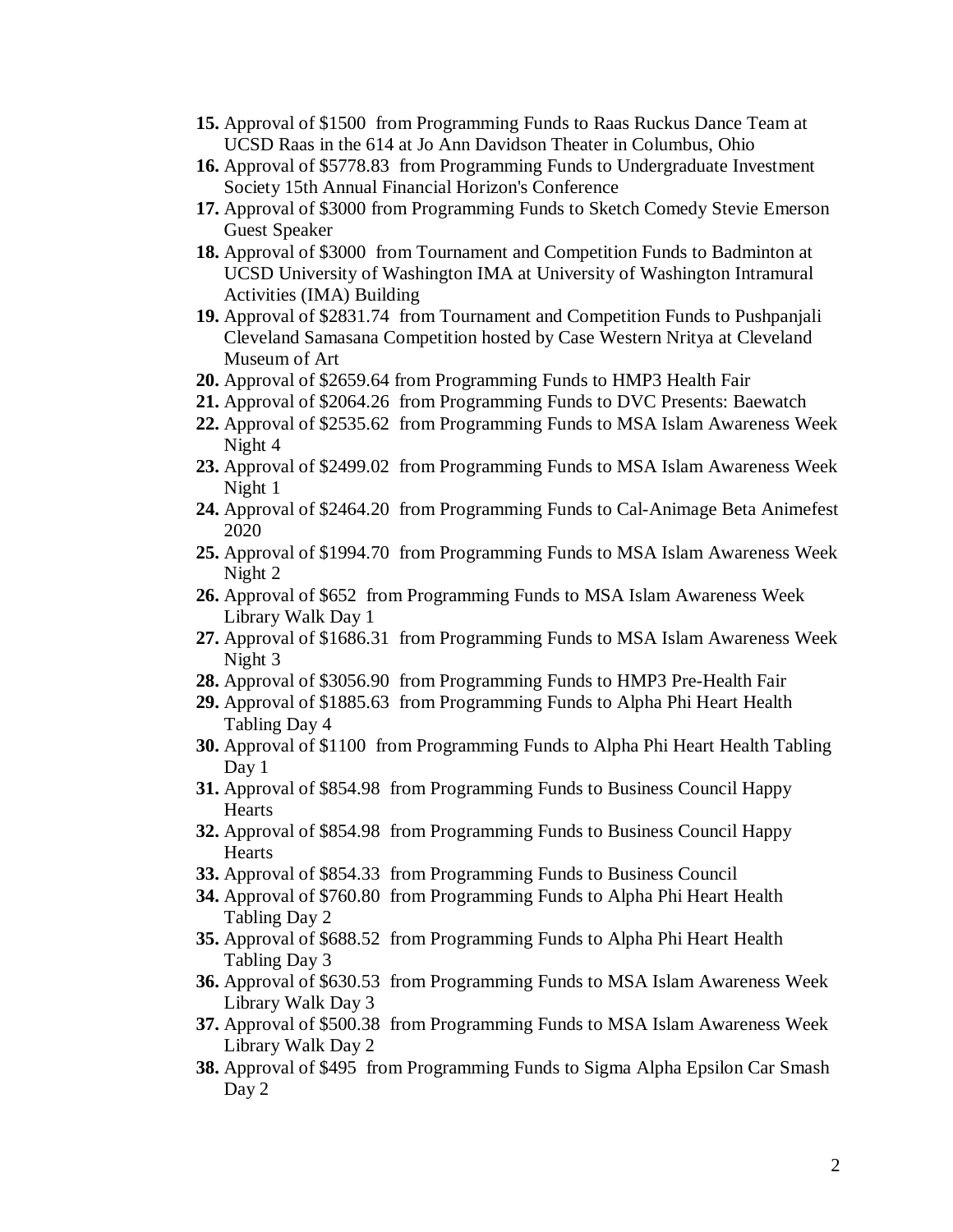- **39.** Approval of \$473.26 from Programming Funds to MSA Islam Awareness Week Library Walk Day 4
- **40.** Approval of \$449.45 from Programming Funds to Sigma Alpha Epsilon Car Smash Day 4
- **41.** Approval of \$445.20 from Programming Funds to AIChE GBM#1: NChE Mock Interviews
- **42.** Approval of \$400.62 from Programming Funds to American Chemical Society Student Affiliates (ACSSA) Week 6 GBM Winter 2020
- **43.** Approval of \$345.41 from Programming Funds to American Chemical Society Student Affiliates (ACSSA) Week 7 GBM Winter 2020
- **44.** Approval of \$329.55 from Programming Funds to Morning Sign Out GBM#2
- **45.** Approval of \$264.36 from Programming Funds to TESC Board Game Night
- **46.** Approval of \$245 from Programming Funds to Sigma Alpha Epsilon Car Smash 2 of 4
- **47.** Approval of \$238.83 from Programming Funds to Redeemer's Grace Church RGC Flock Group
- **48.** Approval of \$237.50 from Programming Funds to APAMSA Winter GBM 2
- **49.** Approval of \$190.24 from Programming Funds to Minority Association of Pre-Medical Students (MAPS) GBM#3
- **50.** Approval of \$177.37 from Programming Funds to Minority Association of Pre-Medical Students (MAPS) GBM#4
- **51.** Approval of \$177.56 from Programming Funds to Sigma Alpha Epsilon Car Smash Day 3
- **52.** Approval of \$159.96 from Programming Funds to SHPE Winter '20 GBM #3
- **53.** Approval of \$150.85 from Programming Funds to Insight Pre-Optometry GBM#2
- **54.** Approval of \$145.90 from Programming Funds to Healthcare Advice and Mentorship Four Year Planning Workshop with HMP3 PMP
- **55.** Approval of \$140.29 from Programming Funds to Undergraduate Bioinformatics Club at UCSD (UBIC) Chalk Talk #4 WI20
- **56.** Approval of \$140.29 from Programming Funds to Undergraduate Bioinformatics Club at UCSD (UBIC) Chalk Talk #5 WI20
- **57.** Approval of \$140.29 from Programming Funds to Undergraduate Bioinformatics Club at UCSD (UBIC) Chalk Talk #6 WI20
- **58.** Approval of \$137.07 from Programming Funds to Multi-Asian Student Association Trivia Night
- **59.** Approval of \$126.88 from Programming Funds to Society of Asian Scientists and Engineers at UCSD WIC x SASE Painting Night
- **60.** Approval of \$105 from Programming Funds to Biological Sciences Student Association What I Wish I Had Known
- **61.** Approval of \$100 from Programming Funds to Sigma Alpha Epsilon Car Smash Day 1
- **62.** Approval of \$93 from Programming Funds to Chem-E-Car Project Winter Gbm 6
- **63.** Approval of \$79.98 from Programming Funds to Transfer and Non-Traditional Students for Health UPHOPE Undergrad for a Day
- **64.** Approval of \$61.01 from Programming Funds to Health Care Frontiers Pre-Health Panel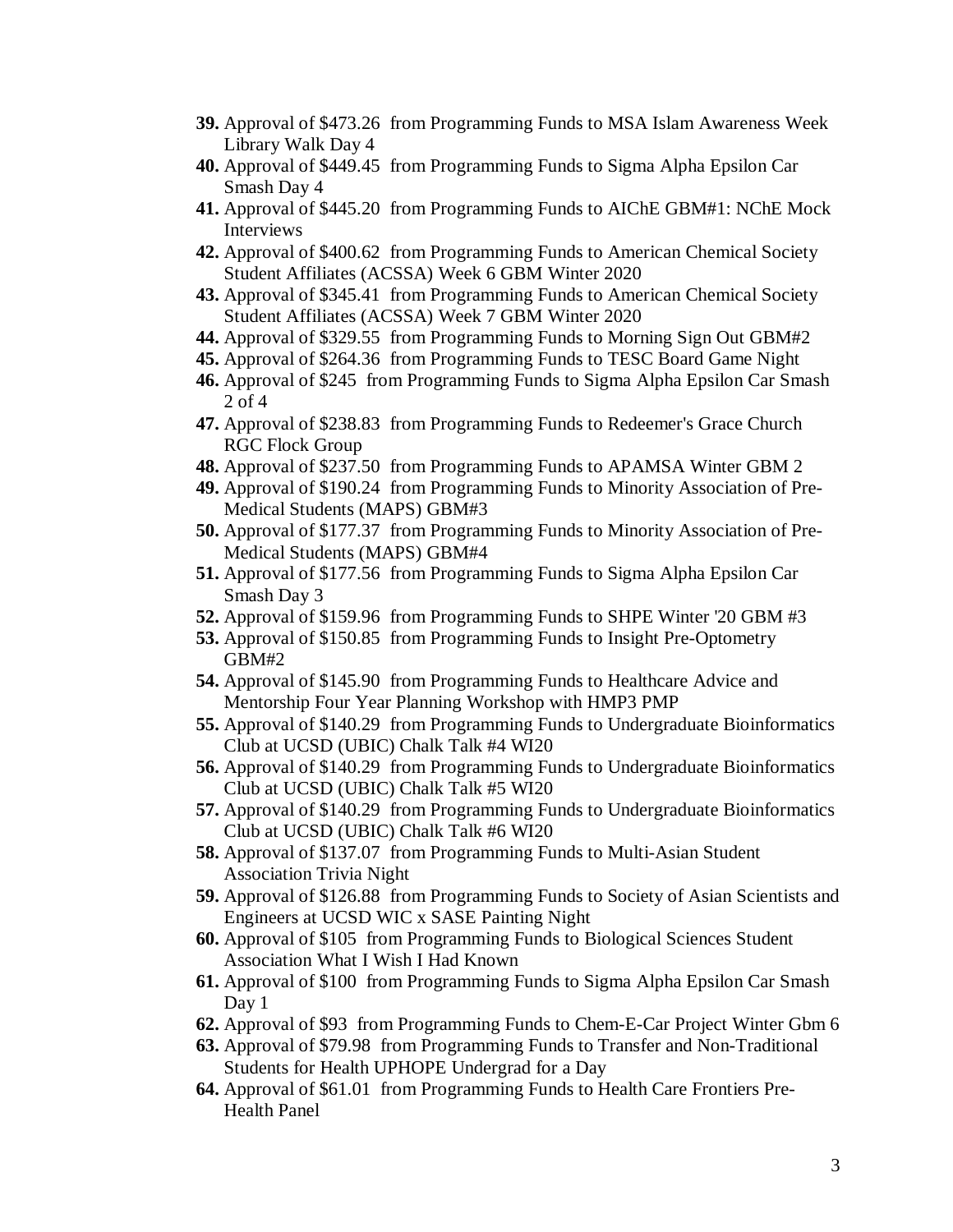- **65.** Approval of \$52.46 from Programming Funds to NanoEngineering and Technology Society Winter GBM #4
- **66.** NOTE: Please note that due to a server error many of the listed applications are not finalized. These numbers are simply the requested value at the time of application and submission. I apologize for this, we are working to fix the server error as fast as possible.
	- Thank you, Ethan Christensen

## **Reports of Senator Projects**

## **Question Time**

## **Reports of Committees**

- **1** Finance Committee
- **2** Legislative Committee

## **Special Orders**

**1** Special Presentation regarding Student Mental Health by Joey Mendoza. Sponsored by Eleanor Grudin

#### **Unfinished Business**

**New Business**

**Open Forum**

## **Roll Call**

## Bills in Committee

## **Finance Committee**

**F1** Approval of \$1890 from Tournament and Competition Funds to Mock Trial @ UCSD University of California, Irvine at Harbor Justice Center in Newport Beach. Sponsored by Ethan Christensen

**F2** Approval of \$73.67 from Programming Funds to The Brain Exercise Initiative BEI GBM #2. Sponsored by Ethan Christensen

## **Legislative Committee**

**L1** Appointment of David Hickman as AVP of Local Affairs effective immediately until the appointment of a successor. Sponsored by Kamron Williams.